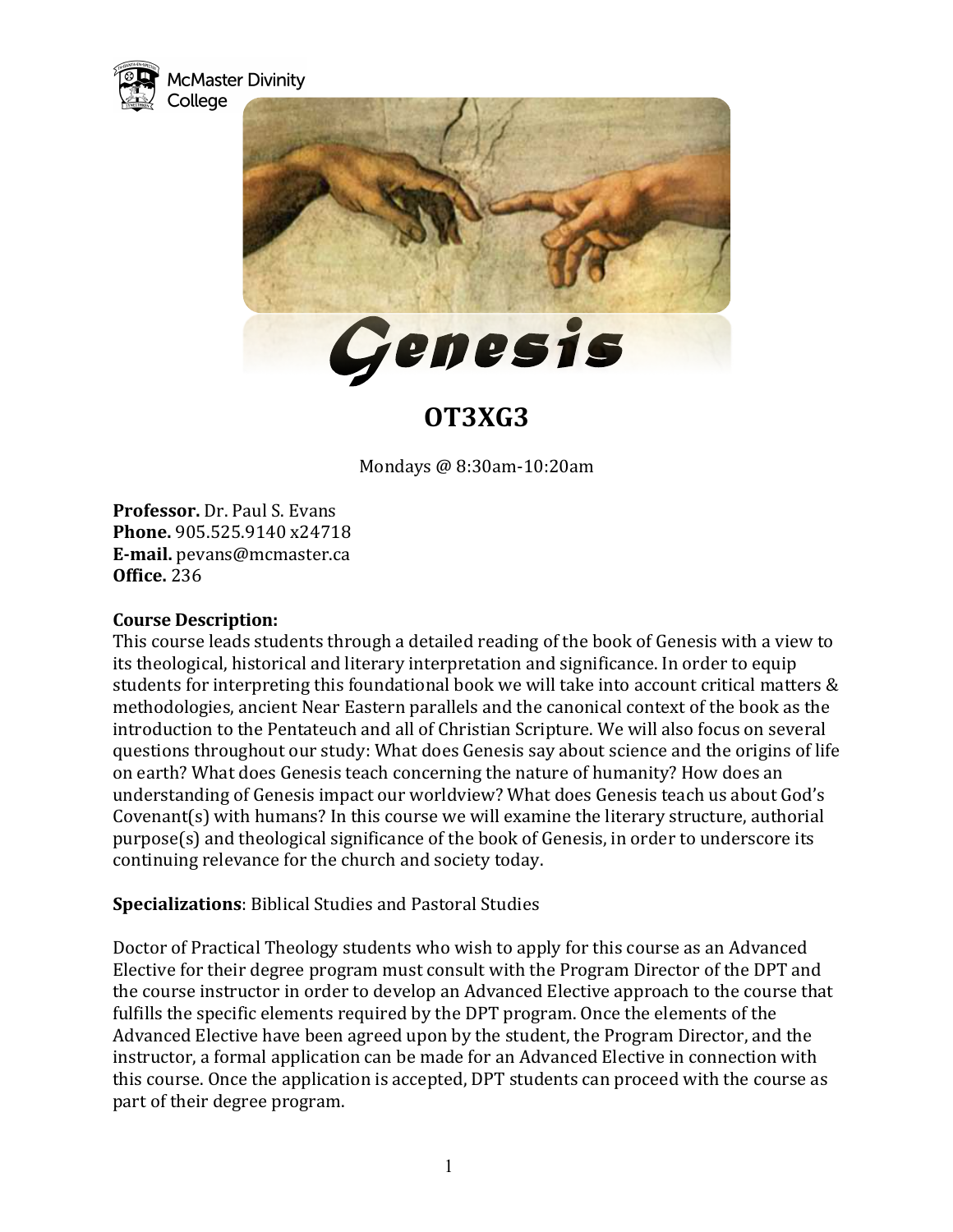

# **Course Objectives:**

## **Knowing**

- To have a thorough knowledge of the contents and message of Genesis
- To gain familiarity with the assumptions, methods and conclusions of modern critical scholarship on Genesis
- To gain an introductory knowledge of relevant Ancient Near Eastern Literature: One will read an English translation of the most important extra-biblical documents for a proper understanding of Genesis within its ancient Near Eastern context.

## **Being**

- To embrace the contemporary relevance of Genesis for the Church today
- To grow closer to God through study of Genesis

## **Doing**

- To be able to discuss the relation of Genesis 1-11 to ancient Near Eastern mythology and modern science
- To be able to interpret Genesis in its original contexts
- To be able to apply the message of Genesis to contemporary audiences

# **Required Texts:**

- Walter Brueggemann, *Genesis.* Interpretation. Atlanta: John Knox, 1982.
- John Walton. *The Lost World of Genesis One: Ancient Cosmology and the Origins Debate.* Downers Grove: IVP Academic, 2009.

# **Textbook Purchase:**

All required textbooks for this class are available from the College's book service, READ On Bookstore, Room 145, McMaster Divinity College. Texts may be purchased on the first day of class. For advance purchase, you may contact READ On Bookstore, 5 International Blvd, Etobicoke, Ontario M9W 6H3 : phone 416.620.2934; fax 416.622.2308; email books@readon.ca. Other book services may also carry the texts.

# **Course Evaluation**

The assignments and their weights are as follows:

- **10% Readings:** Students are required to read the textbooks and other assigned readings in full and report on them via an email to the professor by April 10, 2017.
- **20% Response Papers:** Students will write two 3-4 page papers (10% per paper) responding to both class material and assigned readings on the following topics:
	- 1. The Documentary Hypothesis: due **January 27, 2017**
	- 2. Creation in Genesis and Science: due February 24, 2017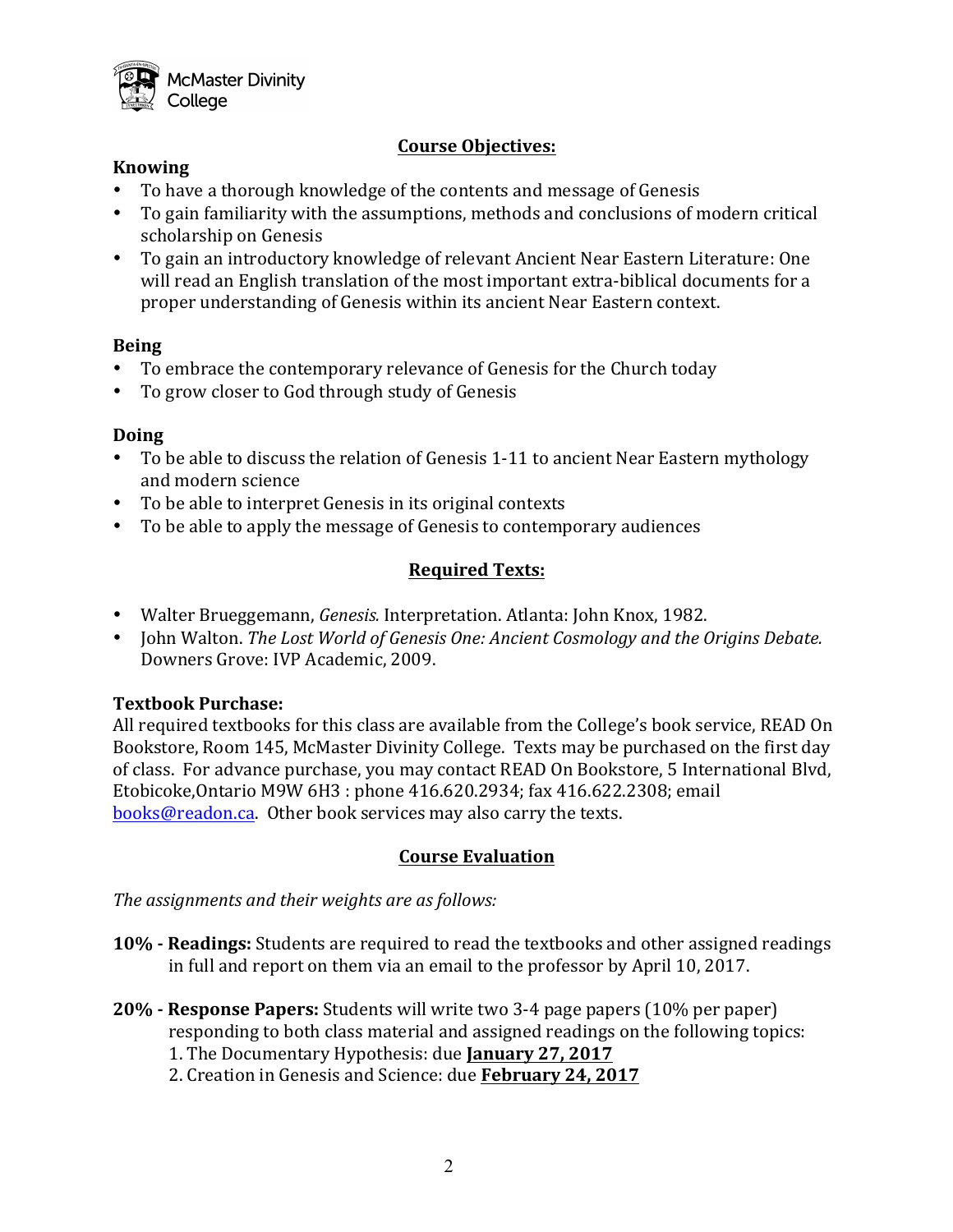

**30%** - Critical Book Review Assignment (6 pages). After reading the Walton textbook (*The Lost World of Genesis One*), students will critically review the work in one paper. This review will present its content, provide a critique and finally give a response that outlines both theological and personal implications. Due March 17, **2017.** No extensions will be given. See "Book Review Guidelines" below.

## **40% - Major Assignment**

#### **A. Biblical Studies Specializations:**

*Research Paper* (12-15 pages) Due April 3, 2017. No extensions will be given. Papers must be double-spaced, using 12pt Times New Roman font throughout (footnotes should be 10pt Times New Roman font). The bibliography must contain at least 12 items of varied secondary sources (commentaries, theological dictionaries, specialized books) including *at least* 3 articles from peer reviewed / refereed journals. *By way of supplement* to these 12 sources, a student may use a *maximum* of 2 internet resources. Students are responsible for the quality of the sources chosen. See "Research Paper Evaluation" below.

*Research Topic must be approved by your professor.*

#### **B. Pastoral Specializations:**

There are three (3) options for the major assignment for Pastoral Studies: Choose only one  $(1)$  of the following:

**1. Exegetical Paper: 12 pages** Students will write an exegetical paper on a chosen text from the book of Genesis (your chosen text must be approved by your professor).

Paper must be double-spaced, 12pt Times New Roman font (footnotes should be 10pt Times New Roman font). The bibliography must contain 12 items of secondary sources (commentaries, theological dictionaries, monographs and at least 3 academic articles). Each item must be drawn on and cited in the paper. Students may supplement these 12 sources with 2 internet resources. See "Paper Evaluation" below.

**2. Sermon on a passage from Genesis (oral presentation).** 20-25 minute video-taped sermon submitted on CD/DVD/USB drive. Beginning with the text of Genesis this sermon will expound a passage, applying it to the contemporary context. The sermon will be delivered orally but include a written paper with an outline. The paper may be a combination of sentence, bullets/point form, paragraphs (it need not be a complete essay of the words you preach). This paper should be grammatically correct and include appropriate citation of sources employed.

**3. Sermon on a passage from Genesis (written).** 10 pages double-spaced. Beginning with the text of Genesis this sermon will expound a passage, applying it to the contemporary context. The sermon will be an original written composition but written with an aim to oral delivery. The submitted text should include an outline. The sermon must be written as it would be spoken and must *not* be in point form etc. but be a full written manuscript. It is expected it will conform to MDC style guide and be grammatically correct and acknowledge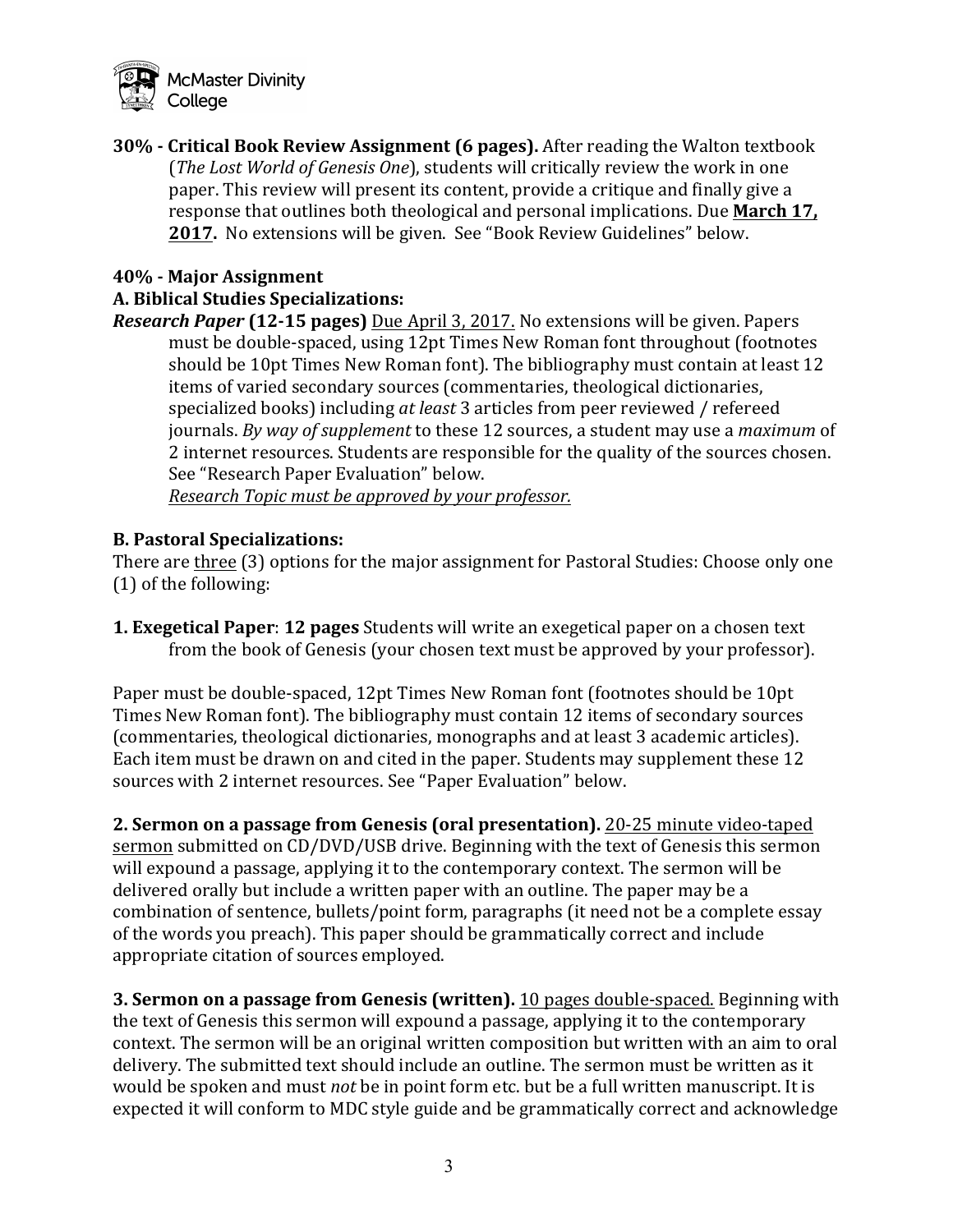

# **College Style for Submission of Written Work**

All stylistic considerations (including but not limited to questions of formatting, footnotes, and bibliographic references) must conform to the McMaster Divinity College Style Guidelines for Essays and Theses

http://www.mcmasterdivinity.ca/sites/default/files/documents/mdcstyleguide.pdf Failure to observe appropriate form will result in grade reductions.

All papers to be submitted in electronic format only (a pdf file)—no hardcopies! Email to pevans@mcmaster.ca. If you need a program for creating pdfs go to http://primopdf.com or http://www.pdf995.com for a free pdf maker. Include your last name in the file name of your attachment (e.g., evans.researchpaper.pdf). To avoid late marks papers must be received by 11:59pm on the day which they are due.

# **Policy concerning late papers**

Extensions for papers will not be given except in very exceptional circumstances. (serious illness, family crises, etc.). Busy-ness, computer problems etc. are not legitimate reasons to grant extensions and in the interests of fairness any request for extensions will take into account the entire class. Late assignments will be docked at the rate of 2% per day for the first  $7$  days (including weekends) and  $4\%$  per day after that. All assignments must be received by April 10, 2016 in order to avoid a failing grade in the class. Late assignments receive no critical feedback.

# **Academic Honesty.**

Academic dishonesty is a serious offence that may take any number of forms, including plagiarism, the submission of work that is not one's own or for which previous credit has been obtained, and/or unauthorized collaboration with other students. Academic dishonesty can result in severe consequences, e.g., failure of the assignment, failure of the course, a notation on one's academic transcript, and/or suspension or expulsion from the College. Students are responsible for understanding what constitutes academic dishonesty. Please refer to the Divinity College Statement on Academic Honesty  $\sim$ http://www.mcmasterdivinity.ca/programs/rules-regulations

# **Gender Inclusive Language:**

McMaster Divinity College uses inclusive language for human beings in worship services, student written materials, and all of its publications. In reference to biblical texts, the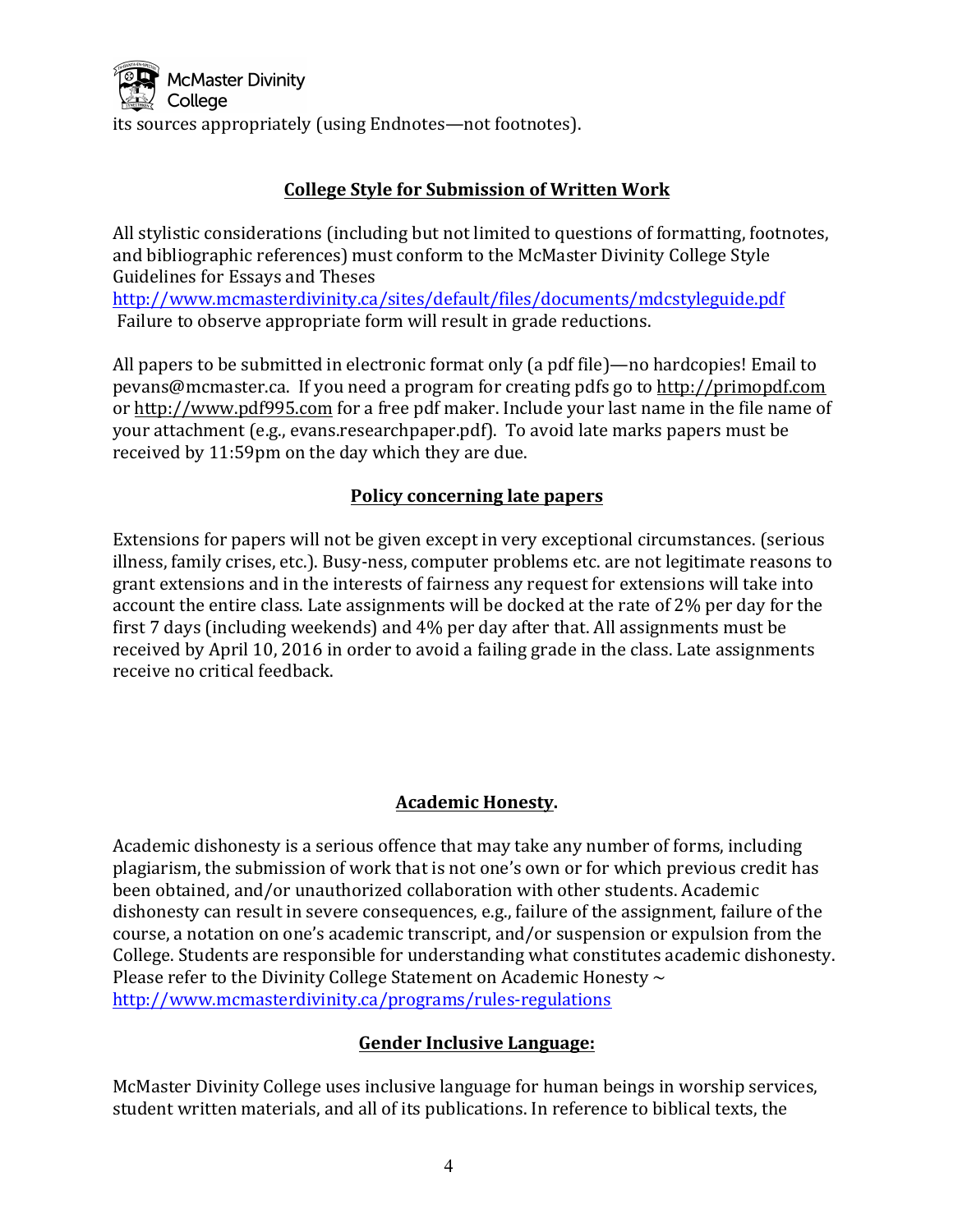

integrity of the original expressions and the names of God should be respected. The NRSV and TNIV are examples of the use of inclusive language for human beings. It is expected that inclusive language will be used in chapel services and all MDC assignments.

# **Disclaimer**

This syllabus is the property of the instructor and is prepared with currently available information. The instructor reserves the right to make changes and revisions up to and including the first day of class.

Students are advised to retain this syllabus for their records.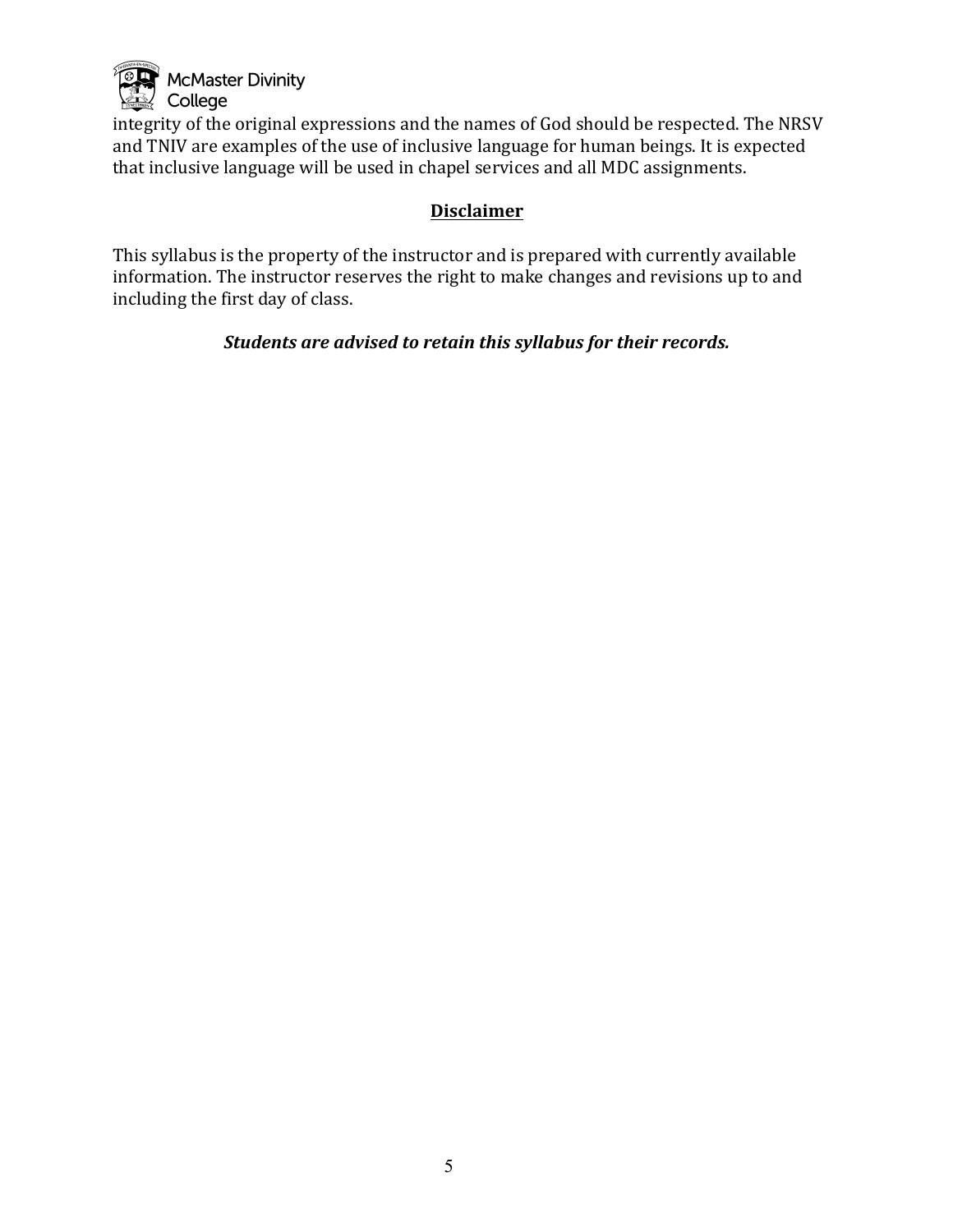

# **Research Paper Evaluation**

Name: Topic: Topic: The Contract of Topic: Topic: Topic: Topic: Topic: Topic: Topic: Topic: Topic: Topic: Topic: Topic: Topic: Topic: Topic: Topic: Topic: Topic: Topic: Topic: Topic: Topic: Topic: Topic: Topic: Topic: Topi

**I.** The next items are rated according to this scale:  $1 =$  inadequate;  $2 =$  adequate;  $3 = \text{good}$ ;  $4 = \text{very good}$ ;  $5 = \text{superior}$ .

| <b>Bibliographic consciousness</b>           |             |               | -3                      |                | 5  |
|----------------------------------------------|-------------|---------------|-------------------------|----------------|----|
| Range and Use of Sources                     | $\mathbf 1$ | $\mathcal{P}$ | 3 <sup>1</sup>          | 4              | -5 |
| <b>Clarity in Defining Issues</b>            | 1           | $\mathcal{P}$ | $\mathbf{3}$            | 4              | -5 |
| <b>Strength of Argument</b>                  |             | 2             | $\overline{\mathbf{3}}$ | 4              | 5  |
| <b>Awareness of Exegetical Issues</b>        |             | $\mathcal{P}$ | -3                      | 4              | 5  |
| <b>Accuracy of Data and Assertions</b>       |             | 2             | -3                      | $\overline{4}$ | -5 |
| <b>Analysis / Critical Thinking</b>          |             | $\mathcal{P}$ | -3                      | 4              | -5 |
| Introduction (Thesis Statement /Clear Issue) |             | $\mathcal{P}$ | $\mathbf{3}$            | 4              | -5 |
| Development of Thesis (focus)                |             | $\mathcal{P}$ | $\mathbf{3}$            | 4              | -5 |
| Literary Style (awkward, wordy, repetitive)  |             | $\mathcal{P}$ | -3                      | 4              | 5  |
| Organization/coherence of ideas              |             | $\mathcal{P}$ | -3                      | 4              | 5  |
| Grammar/Spelling                             |             | 2             | -3                      | 4              | 5  |
| Neatness/Presentation                        |             |               | ્વ                      |                | 5  |
|                                              |             |               |                         |                |    |

§ Note: this is a simple evaluation tool to assist in paper assessment. The categories are not weighted equally, and thus are not added together or averaged to calculate your grade.

#### **II. The following need attention if so indicated**

- 
- 
- □ Line spacing, Font size, Margins,
- Page numbers etc. need attention
- □ Cite primary resources correctly/
- consistently (e.g., Gen 1:26; Genesis 1; etc)
- III. Comments
- □ Use inclusive language □ □ The paper is too long/too short
- □ Write a unified essay □ □ Edit your paper more thoroughly
	- $\Box$  The paper needs balance
	- □ Follow MacDiv Style guide
	- □ Cite secondary resources correctly/

consistently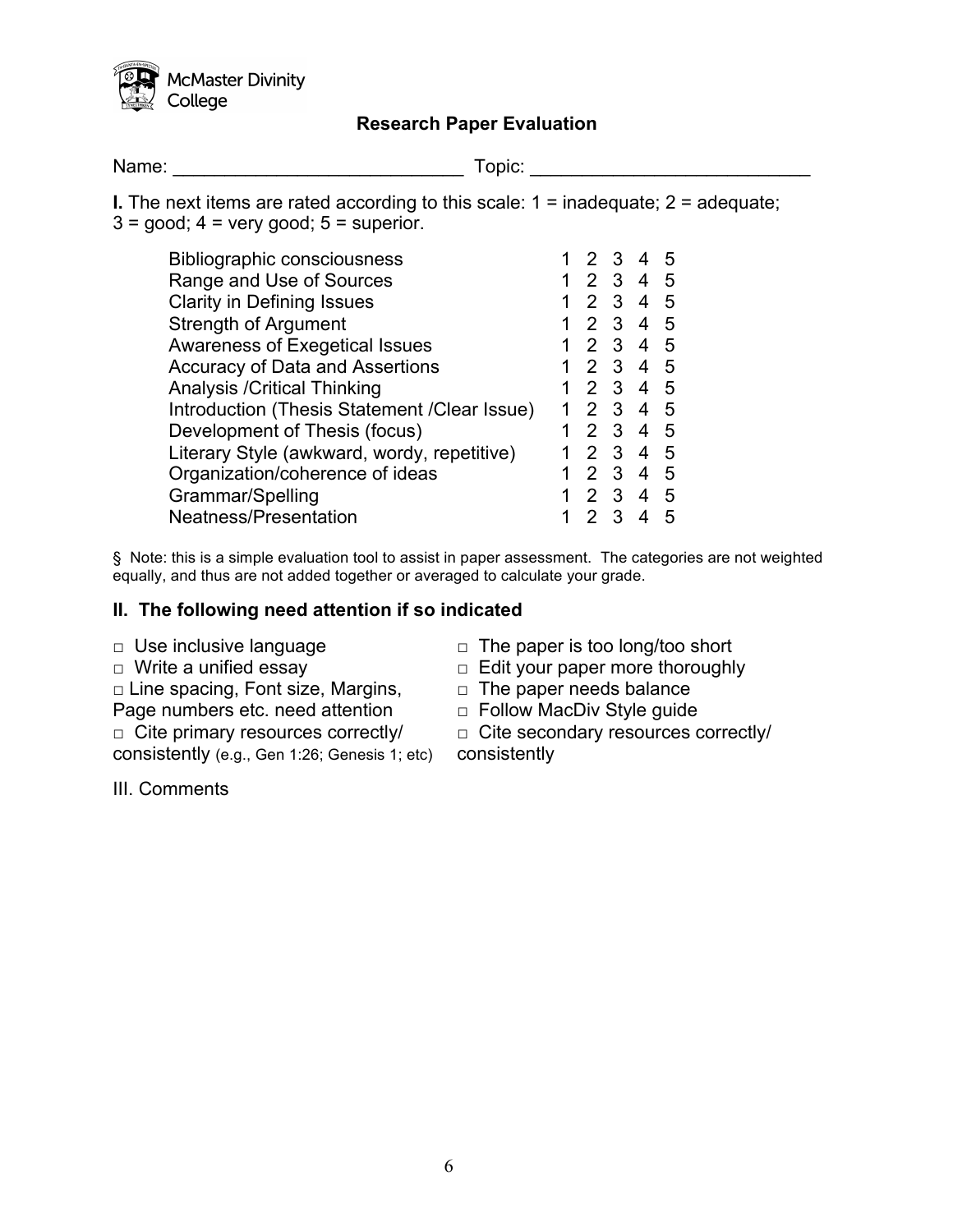

## **Critical Book Review Guideline**

Name:

**I.** The Book Review of John Walton *The Lost World of Genesis One* should roughly follow this format: Summary of Content: 2-3 Pages

Critique of Content 1-2 Pages Personal Reflection 1-2 Pages

Total=*no more* than 6 pages! Pages 7ff *will not* be read

The following items are rated according to the following scale: 1 = poor/inadequate;  $2 =$  adequate;  $3 =$  good/more than adequate;  $4 =$  very good; 5 = excellent/superior.

| Summary of Content (noted key concepts etc.)        |  | 1 2 3 4 5 |  |
|-----------------------------------------------------|--|-----------|--|
| Quality of Critique (evidence of critical thought)  |  | 12345     |  |
| Reflective Thought (theological depth, sensitivity) |  | 1 2 3 4 5 |  |
| Literary Style (awkward, wordy, repetitive)         |  | 12345     |  |
| Grammar/Spelling                                    |  | 1 2 3 4 5 |  |
| Neatness/Presentation                               |  | 1 2 3 4 5 |  |

§ Note: this is a simple evaluation tool to assist in paper assessment. The categories are not weighted equally, and thus are not added together or averaged to calculate your grade.

# **II. The following need attention if checked**

□ Use inclusive language □ □ The paper is too long/too short □ Write a unified review □ □ Edit your paper more thoroughly □ Line spacing, Font size, Margins, Page numbers etc. need attention  $\Box$  The paper needs balance □ Cite primary resources correctly/ consistently (e.g., Gen 1:26; Genesis 1; consistently etc) □ Cite secondary resources correctly/

## **III. Comments**